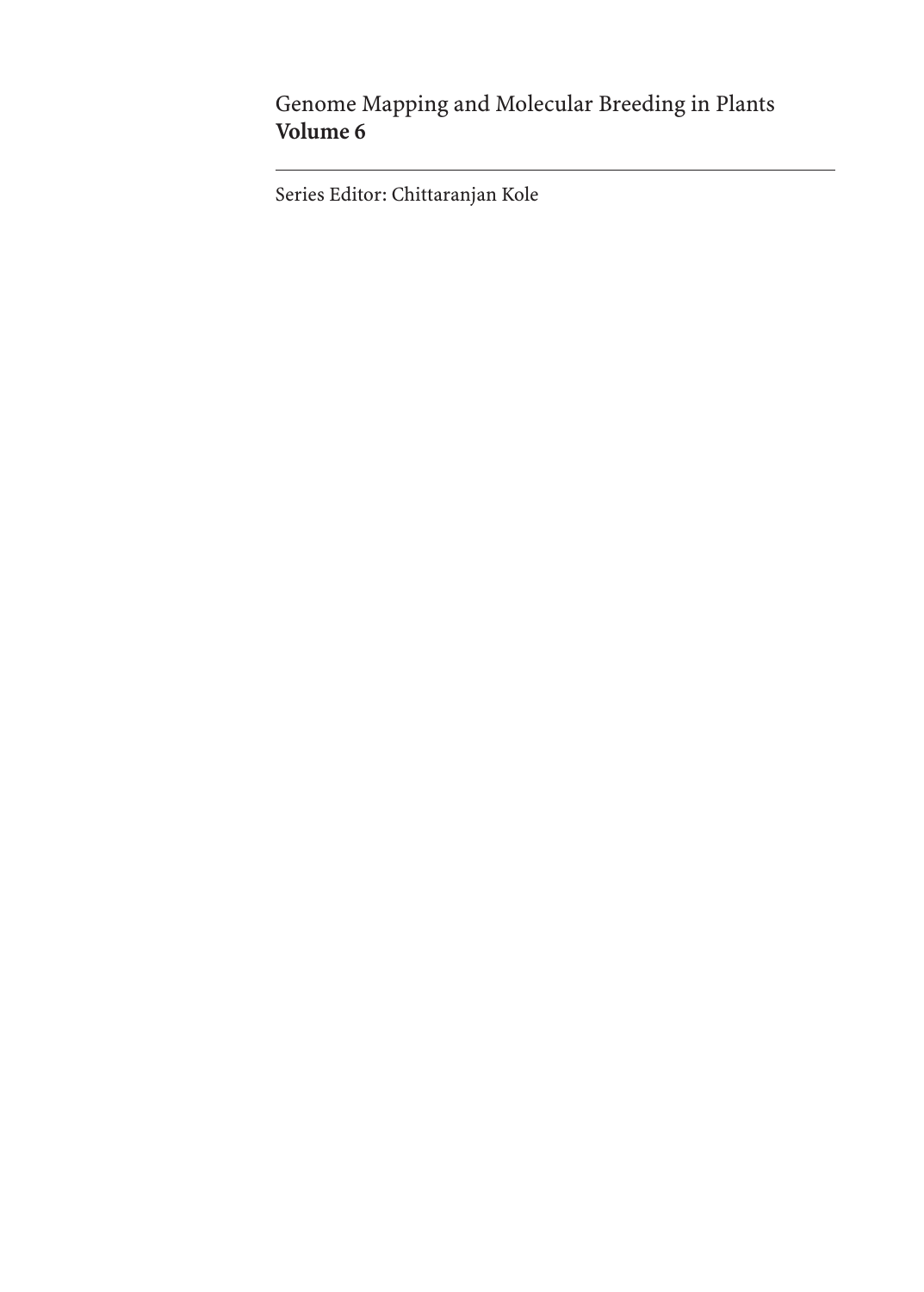# **Volumes of the Series Genome Mapping and Molecular Breeding in Plants**

Volume 1 Cereals and Millets

Volume 2 Oilseeds

Volume 3 Pulses, Sugar and Tuber Crops

Volume 4 Fruits and Nuts

Volume 5 Vegetables

Volume 6 Technical Crops

Volume 7 Forest Trees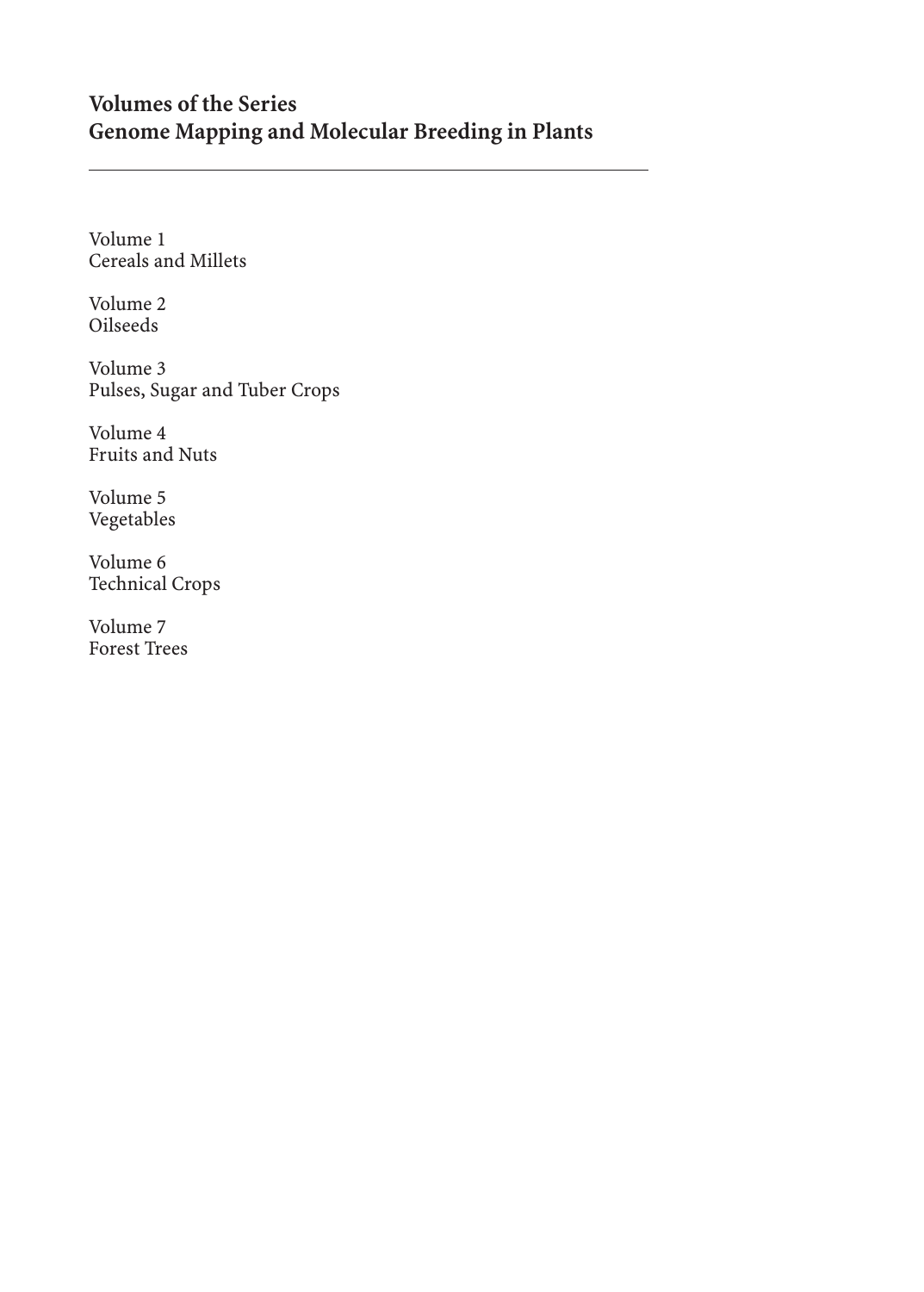# **Technical Crops**

With 35 Illustrations, 2 in Color

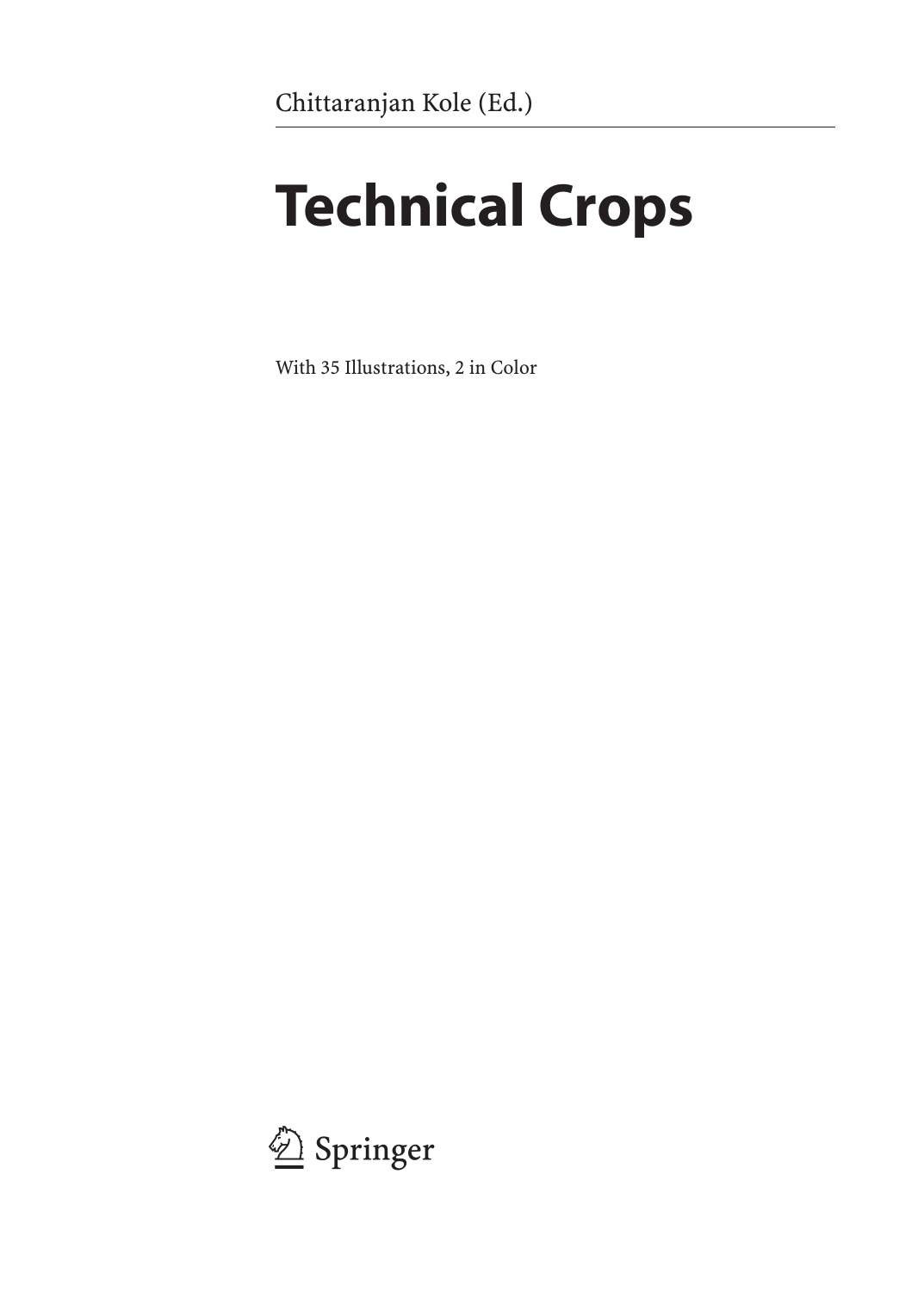Chittaranjan Kole Department of Horticulture 316 Tyson Building The Pennsylvania State University University Park, PA 16802 USA

*e-mail: cuk10@psu.edu*

Library of Congress Control Number: 2006933736

ISBN-13 978-3-540-34537-4 Springer Berlin Heidelberg New York

This work is subject to copyright. All rights are reserved, whether the whole or part of the material is concerned, specifically the rights of translation, reprinting, reuse of illustrations, recitation, broadcasting, reproduction on microfilm or in any other way, and storage in data banks. Duplication of this publication or parts thereof is permitted only under the provisions of the German Copyright Law of September 9, 1965, in its current version, and permissions for use must always be obtained from Springer. Violations are liable for prosecution under the German Copyright Law.

Springer is a part of Springer Science+Business Media springer.com

© Springer-Verlag Berlin Heidelberg 2007

The use of general descriptive names, registered names, trademarks, etc. in this publication does not imply, even in the absence of a specific statement, that such names are exempt from the relevant protective laws and regulations and therefore free for general use.

Editor: Dr. Sabine Schreck, Heidelberg, Germany Desk Editor: Dr. Jutta Lindenborn, Heidelberg, Germany Cover design: WMX Design GmbH, Heidelberg, Germany Typesetting and production: LE-TEX Jelonek, Schmidt & Vöckler GbR, Leipzig, Germany 39/3100/YL 5 4 3 2 1 0 – Printed on acid-free paper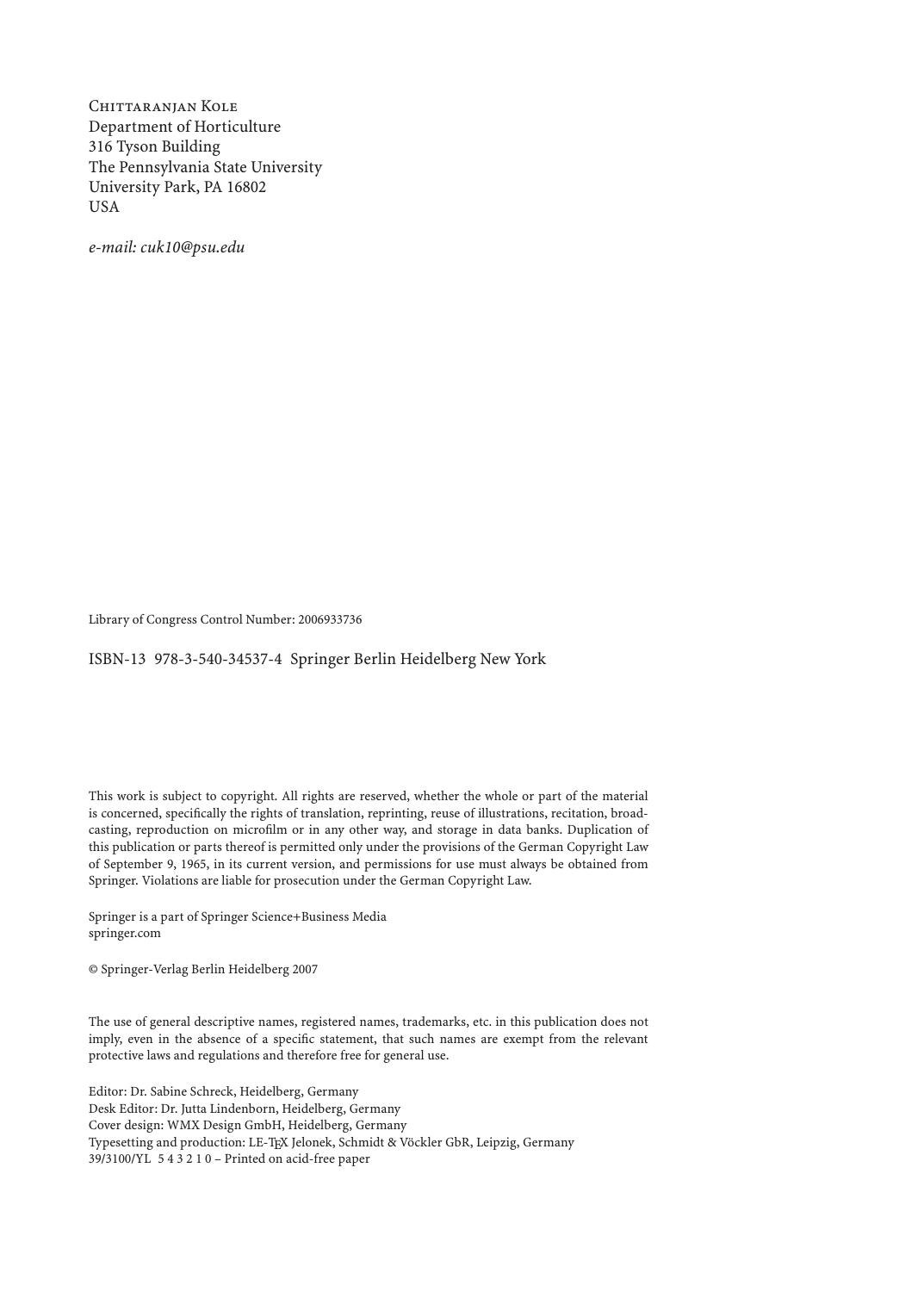## **Preface to the Series**

Genome science has emerged unequivocally as the leading discipline of this new millennium. Progress in molecular biology during the last century has provided critical inputs for building a solid foundation for this discipline. However, it has gained fast momentum particularly in the last two decades with the advent of genetic linkage mapping with RFLP markers in humans in 1980. Since then it has been flourishing at a stupendous pace with the development of newly emerging tools and techniques. All these events are due to the concerted global efforts directed at the delineation of genomes and their improvement.

Genetic linkage maps based on molecular markers are now available for almost all plants of significant academic and economic interest, and the list of plants is growing regularly. A large number of economic genes have been mapped, tagged, cloned, sequenced, or characterized for expression and are being used for genetic tailoring of plants through molecular breeding. An array of markers in the arsenal from RFLP to SNP; tools such as BAC, YAC, ESTs, and microarrays; local physical maps of target genomic regions; and the employment of bioinformatics contributing to all the "-omics" disciplines are making the journey more and more enriching. Most naturally, the plants we commonly grow on our farms, forests, orchards, plantations, and labs have attracted emphatic attention, and deservedly so. The two-way shuttling from phenotype to genotype (or gene) and genotypte (gene) to phenotype has made the canvas much vaster. One could have easily compiled the vital information on genome mapping in economic plants within some 50 pages in the 1980s or within 500 pages in the 1990s. In the middle of the first decade of this century, even 5,000 pages would not suffice! Clearly genome mapping is no longer a mere "promising" branch of the life science; it has emerged as a full-fledged subject in its own right with promising branches of its own. Sequencing of the *Arabidopsis* genome was complete in 2000. The early 21st century witnessed the complete genome sequence of rice. Many more plant genomes are waiting in the wings of the national and international genome initiatives on individual plants or families.

The huge volume of information generated on genome analysis and improvement is dispersed mainly throughout the pages of periodicals in the form of review papers or scientific articles. There is a need for a ready reference for students and scientists alike that could provide more than just a glimpse of the present status of genome analysis and its use for genetic improvement. I personally felt the gap sorely when I failed to suggest any reference works to students and colleagues interested in the subject. This is the primary reason I conceived of a series on genome mapping and molecular breeding in plants.

There is not a single organism on earth that has no economic worth or concern for humanity. Information on genomes of lower organisms is abundant and highly useful from academic and applied points of view. Information on higher animals including humans is vast and useful. However, we first thought to concentrate only on the plants relevant to our daily lives, the agronomic, horticultural and technical crops, and forest trees, in the present series. We will come up soon with commentaries on food and fiber animals, wildlife and companion animals, laboratory animals, fishes and aquatic animals, beneficial and harmful insects,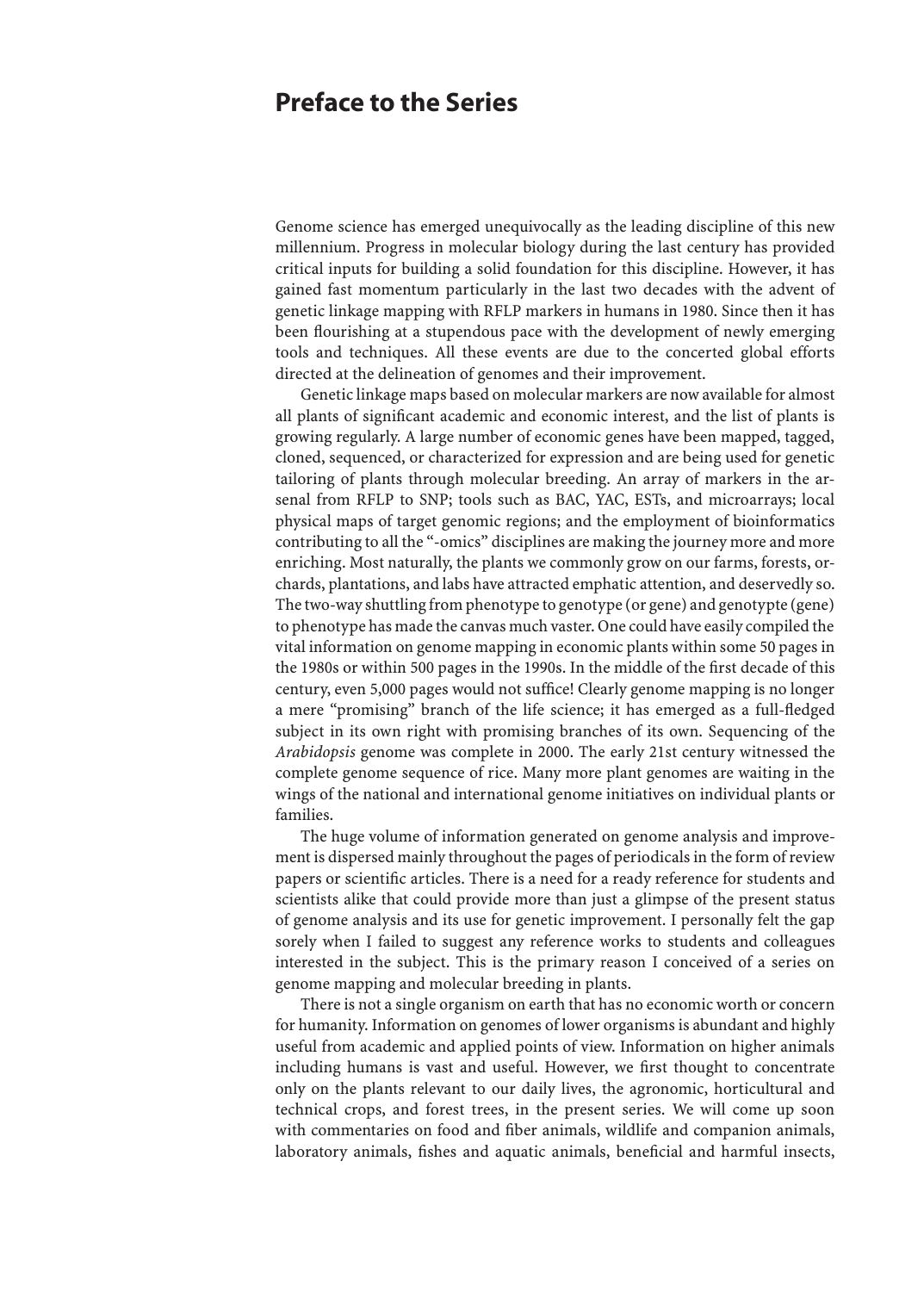plant- and animal-associated microbes, and primates including humans in our next "genome series" dedicated to animals and microbes. In this series, 82 chapters devoted to plants or their groups have been included. We tried to include most of the plants in which significant progress has been made. We have also included preliminary works on some so-called minor and orphan crops in this series. We would be happy to include reviews on more such crops that deserve immediate national and international attention and support. The extent of coverage in terms of the number of pages, however, has nothing to do with the relative importance of a plant or plant group. Nor does the sequence of the chapters have any correlation to the importance of the plants discussed in the volumes. A simple rule of convenience has been followed.

I feel myself fortunate to have received highly positive responses from nearly 300 scientists of some 30-plus countries who contributed the chapters for this series. Scientists actively involved in analyzing and improving particular genomes contributed each and every chapter. I thank them all profoundly. I made a conscientious effort to assemble the best possible team of authors for certain chapters devoted to the important plants. In general, the lead authors of most chapters organized their teams. I extend my gratitude to them all.

The number of plants of economic relevance is enormous. They are classified from various angles. I have presented them using the most conventional approach. The volumes thus include cereals and millets (Volume I), oilseeds (Volume II), pulse, sugar and tuber crops (Volume III), fruits and nuts (Volume IV), vegetables (Volume V), technical crops including fiber and forage crops, ornamentals, plantation crops, and medicinal and aromatic plants (Volume VI), and forest trees (Volume VII).

A significant amount of information might be duplicated across the closely related species or genera, particularly where results of comparative mapping have been discussed. However, some readers would have liked to have had a chapter on a particular plant or plant group complete in itself. I ask all the readers to bear with me for such redundancy.

Obviously the contents and coverage of different chapters will vary depending on the effort expended and progress achieved. Some plants have received more attention for advanced works. We have included only introductory reviews on fundamental aspects on them since reviews in these areas are available elsewhere. On other plants, including the "orphan" crop plants, a substantial amount of information has been included on the basic aspects. This approach will be reflected in the illustrations as well.

It is mainly my research students and professional colleagues who sparked my interest in conceptualizing and pursuing this series. If this series serves its purpose, then the major credit goes to them. I would never have ventured to take up this huge task of editing without their constant support. Working and interacting with many people, particularly at the Laboratory of Molecular Biology and Biotechnology of the Orissa University of Agriculture and Technology, Bhubaneswar, India as its founder principal investigator; the Indo-Russian Center for Biotechnology, Allahabad, India as its first project coordinator; the then-USSR Academy of Sciences in Moscow; the University of Wisconsin at Madison; and The Pennsylvania State University, among institutions, and at EMBO, EUCARPIA, and Plant and Animal Genome meetings among the scientific gatherings have also inspired me and instilled confidence in my ability to accomplish this job.

I feel very fortunate for the inspiration and encouragement I have received from many dignified scientists from around the world, particularly Prof. Arthur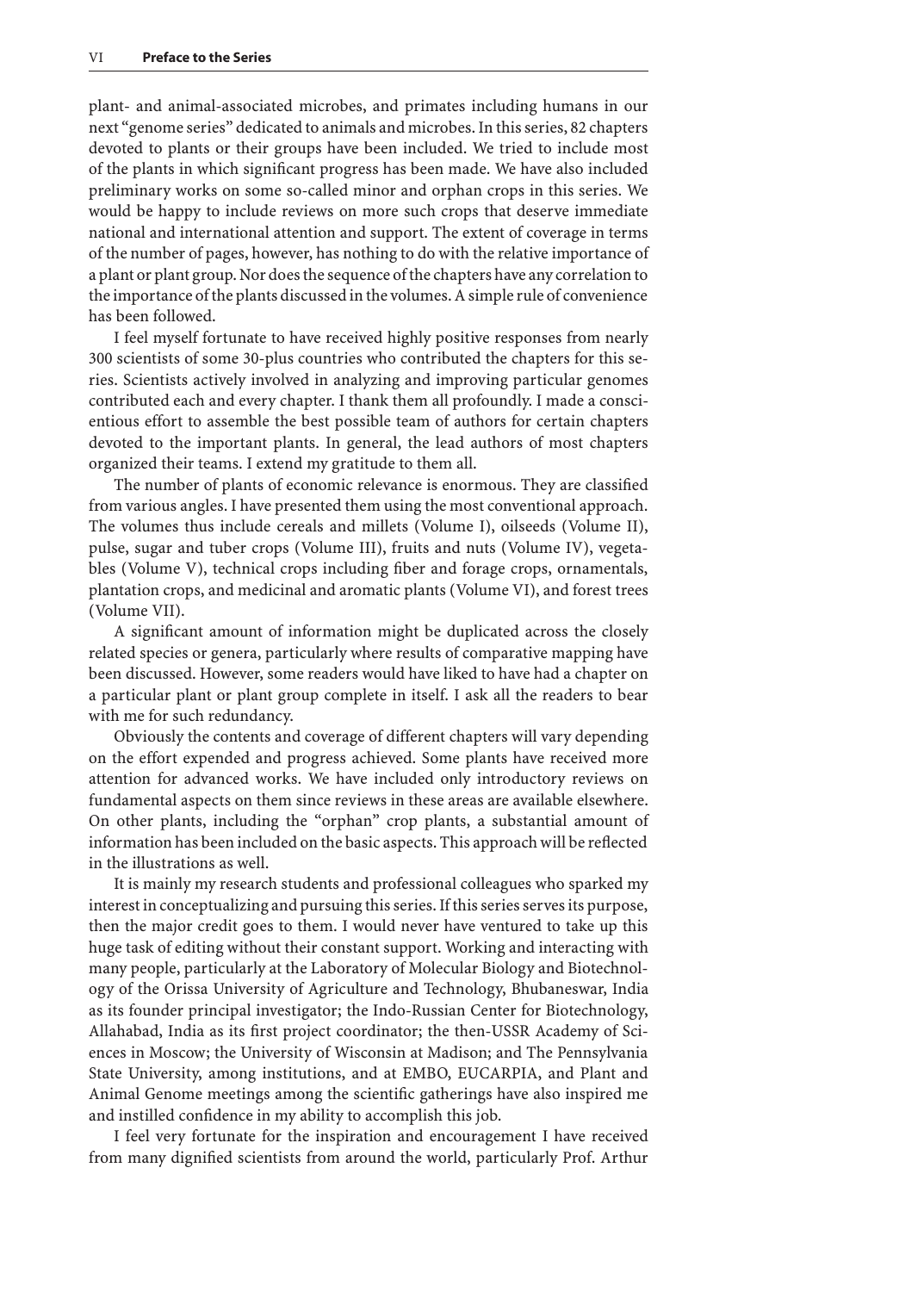Kornberg, Prof. Franklin W. Stahl, Dr. Norman E. Borlaug, Dr. David V. Goeddel, Prof. Phillip A. Sharp, Prof. Gunter Blobel, and Prof. Lee Hartwell, who kindly opined on the utility of the series for students, academicians, andindustry scientists of this and later generations. I express my deep regards and gratitude to them all for providing inspiration and extending generous comments.

I have been especially blessed by God with an affectionate student community and very cordial research students throughout my teaching career. I am thankful to all of them for their regards and feelings for me. I am grateful to all my teachers and colleagues for the blessings, assistance, and affection they showered on me throughout my career at various levels and places. I am equally indebted to the few critics who helped me to become professionally sounder and morally stronger.

My wife Phullara and our two children Sourav and Devleena have been of great help to me, as always, while I was engaged in editing this series. Phullara has taken pains ("pleasure" she would say) all along to assume most of my domestic responsibilities and to allow me to devote maximum possible time to my professional activities, including editing this series. Sourav and Devleena have always shown maturity and patience in allowing me to remain glued to my PC or "printed papers" ("P3" as they would say). For this series, they assisted me with Internet searches, maintenance of all hard and soft copies, and various timely inputs.

Some figures included by the authors in their chapters were published elsewhere previously. The authors have obtained permission from the concerned publishers or authors to use them again for their chapters and expressed due acknowledgement. However, as an editor I record my acknowledgements to all such publishers and authors for their generosity and good will.

I look forward to your valuable criticisms and feedback for further improvement of the series.

Publishing a book series like this requires diligence, patience, and understanding on the part of the publisher, and I am grateful to the people at Springer for having all these qualities in abundance and for their dedication to seeing this series through to completion. Their professionalism and attention to detail throughout the entire process of bringing this series to the reader made them a genuine pleasure to work with. Any enjoyment the reader may derive from this books is due in no small measure to their efforts.

10 January 2006

Pennsylvania, and a chittaranjan Kole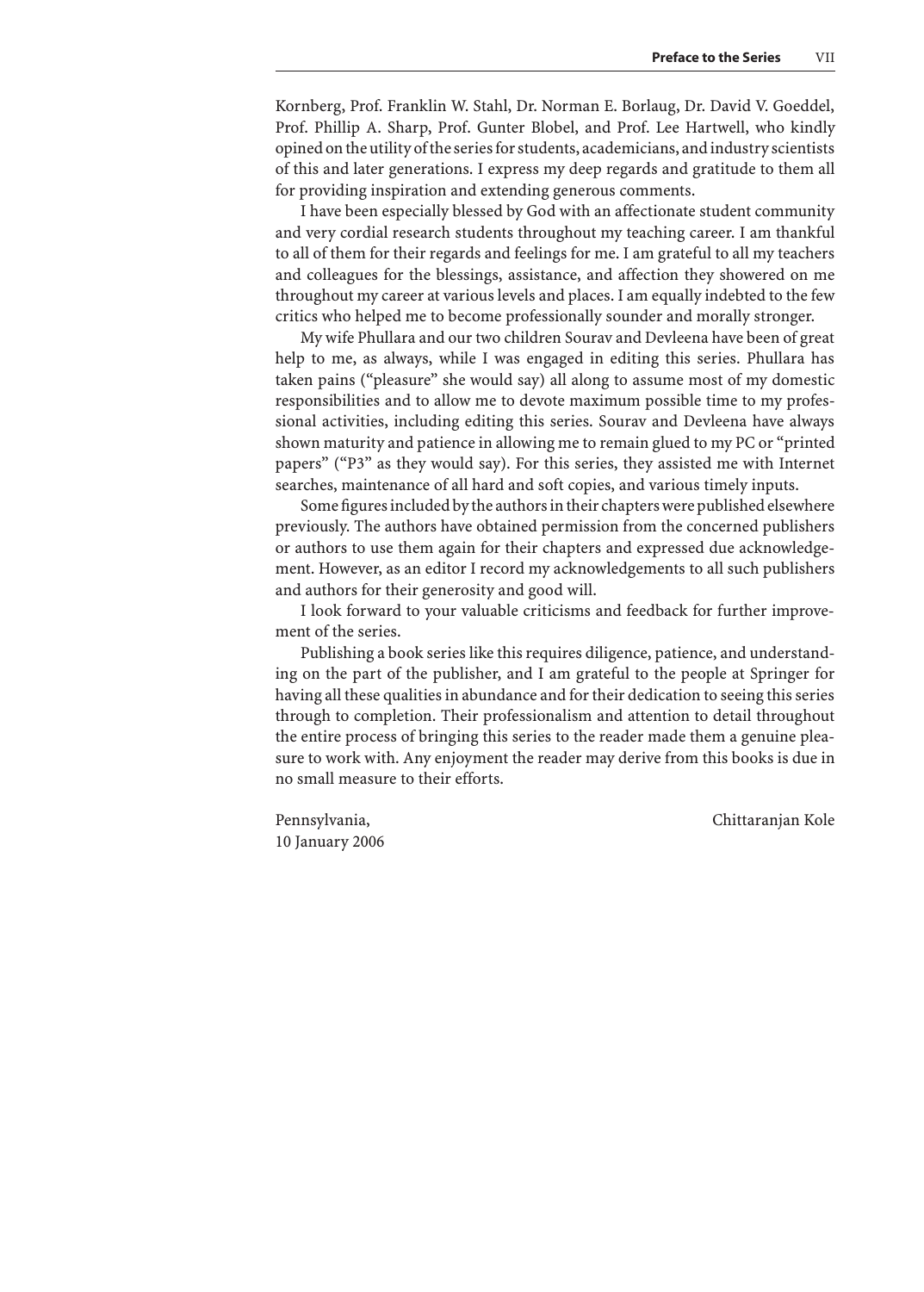## **Preface to the Volume**

I believe I owe an explanation to the readers regarding the subtitle of this volume of *Technical Crops* and its contents. There are some crop groups which include a few crop plants, but each of them has immense agricultural importance. These groups comprise fiber crops, forage crops, ornamentals, narcotic crops, plantation crops, and medicinal and aromatic plants. We have included nine chapters on these crop groups devoted to cotton, forage crops, ornamentals, oil palm, coffee, tea, cocoa, rubber, and medicinal and aromatic plants in this volume.

Cotton is the most important fiber crop and progress made on this crop is quite appreciable and up to expectation. The future NSF (USA) Cotton Genome Project will surely facilitate further progress. However, other fiber crops grown in developing countries also require attention and financial support. Jute is an important fiber crop; however, almost no work has been done on this crop on genome mapping and molecular breeding. Sunhemp and sisal are still in the list of "beggar crops." Flax is another fiber crop that could have been included in this volume; however, considering its primary importance as a source of vegetable oil, we placed it in Vol. 2 dedicated to oilseeds. On the basis of the same logic, we have included cotton in this volume, not in Vol. 2, albeit with full appreciation of its importance as one of the leading oil-yielding crops.

Plantations of oil palm, coffee, tea, cocoa, and rubber provide raw materials for a large number of small-scale industries and provide livelihood for innumerable households in developing countries in Asia and Africa. Currently, improvement of some of these crops, particularly oil palm, coffee, and cocoa, is receiving appreciable international support. We believe all these crops deserve more generous support at national and international levels. We could present comprehensive reviews on traditional genetic and breeding efforts along with preliminary works done on molecular areas in these crops in this volume. We are thankful to all the authors of the chapters on these crops. We omitted, however, the work done on tobacco, an important narcotic crop and wish to include it in future editions.

The three groups on forage crops, ornamentals, and medicinal and aromatic plants include a large number of plants in each of them. Only a few plants in these groups have attracted attention for molecular work. The authors of the chapters on these crop groups have also discussed this. We hope each of these groups will require independent volumes in the near future to present commentary on genome mapping and molecular breeding efforts in their member crop plants. I should mention here that we had a chapter on *Capsicums* in Vol. 5 of the series dedicated to vegetables. A section on them has again been included in the chapter "Medicinal and Aromatic Plants" in this volume. I believe readers will find these two reviews to be completely different in approach and content.

Many crop plants in this volume are being confronted with competition from "synthetic products." However, growing consciousness for the healthy and ecofriendly attributes of natural plant products is going to reverse the trend of consumer preference. The time has come to realize the threats posed by synthetic products and to welcome again organic and herbal commodities and embrace natural style living, and to live in and with nature.

4 July 2006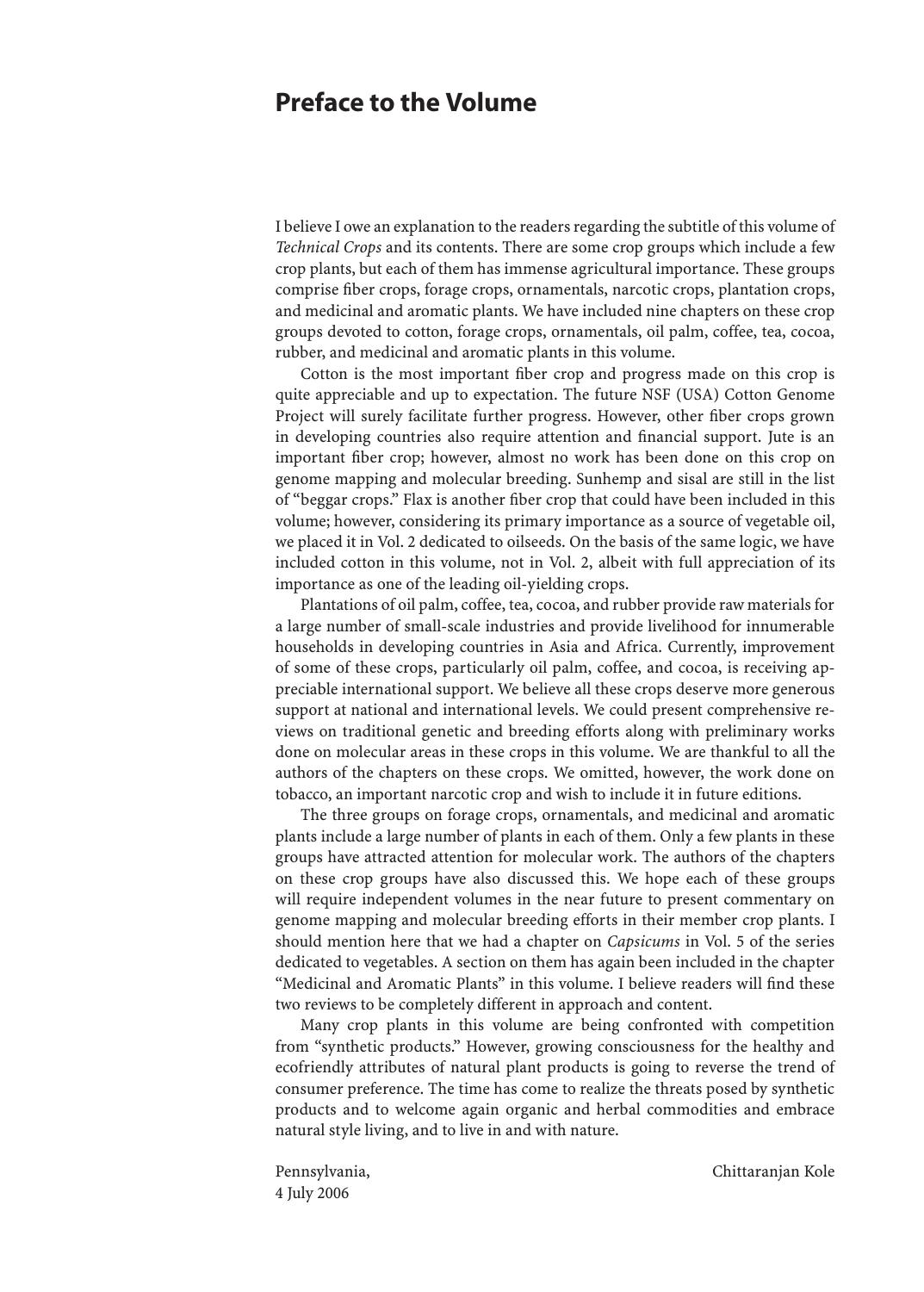# **Contents**

|     | 1 Cotton       |                                                              |                |
|-----|----------------|--------------------------------------------------------------|----------------|
|     |                |                                                              | 1              |
| 1.1 |                |                                                              | 1              |
|     | 1.1.1          | Origin and Domestication of Cotton                           | $\overline{2}$ |
|     | 1.1.2          |                                                              | 3              |
|     | 1.1.3          | Morphology and Taxonomy of the Cotton Species                | 3              |
|     | 1.1.4          | Domestication and Diffusion of Cotton                        | 6              |
|     | 1.1.5          |                                                              | 9              |
|     | 1.1.6          | Current Priorities for Breeding in Cotton                    | 10             |
| 1.2 |                | Construction of Genetic Linkage Maps                         | 10             |
|     | 1.2.1          | History of Genetic Linkage Mapping in Cotton                 | 15             |
|     | 1.2.2          | What Have We Learned from Genetic Linkage Mapping            |                |
|     |                |                                                              | 16             |
|     | 1.2.3          | What Is the Future for Genetic Linkage Mapping in Cotton?    | 18             |
| 1.3 |                |                                                              | 19             |
|     | 1.3.1          | Simple Phenotypes in Gossypium spp.                          | 19             |
|     | 1.3.2          | Simple Phenotypes Molecular Mapped in Gossypium spp.         | 20             |
|     | 1.3.3          | Multigenic Qualitative Traits                                | 24             |
| 1.4 |                |                                                              | 24             |
|     | 1.4.1          |                                                              | 24             |
|     | 1.4.2          |                                                              | 25             |
|     | 1.4.3          | QTLs Detected Using Interspecific Mapping Families           | 28             |
|     | 1.4.4          | QTLs Detected Using Intraspecific Mapping Families           | 30             |
|     | 1.4.5          | QTLs Detected on Mapping Population for Specific Gene(s)     | 31             |
|     | 1.4.6          |                                                              | 33             |
| 1.5 |                |                                                              | 34             |
|     | 1.5.1          | Challenges Facing MAB in Cotton                              | 35             |
|     | 1.5.2          | The Future of MAB in Cotton                                  | 35             |
|     | 1.5.3          | Marker-Assisted Introgression                                | 36             |
| 1.6 |                |                                                              | 38             |
| 1.7 |                |                                                              | 40             |
|     |                |                                                              | 42             |
|     |                |                                                              |                |
|     | 2 Forage Crops |                                                              |                |
|     |                |                                                              | 51             |
| 2.1 |                |                                                              | 51             |
|     | 2.1.1          | Characteristics of Cross-Pollinated Forage Crops as Distinct |                |
|     |                | from Those of Inbred Species                                 | 51             |
|     | 2.1.2          |                                                              | 53             |
|     | 2.1.3          |                                                              | 54             |
|     | 2.1.4          |                                                              | 54             |
|     | 2.1.5          | Classical Mapping Efforts                                    | 54             |
|     | 2.1.6          | Classical Breeding Achievements                              | 54             |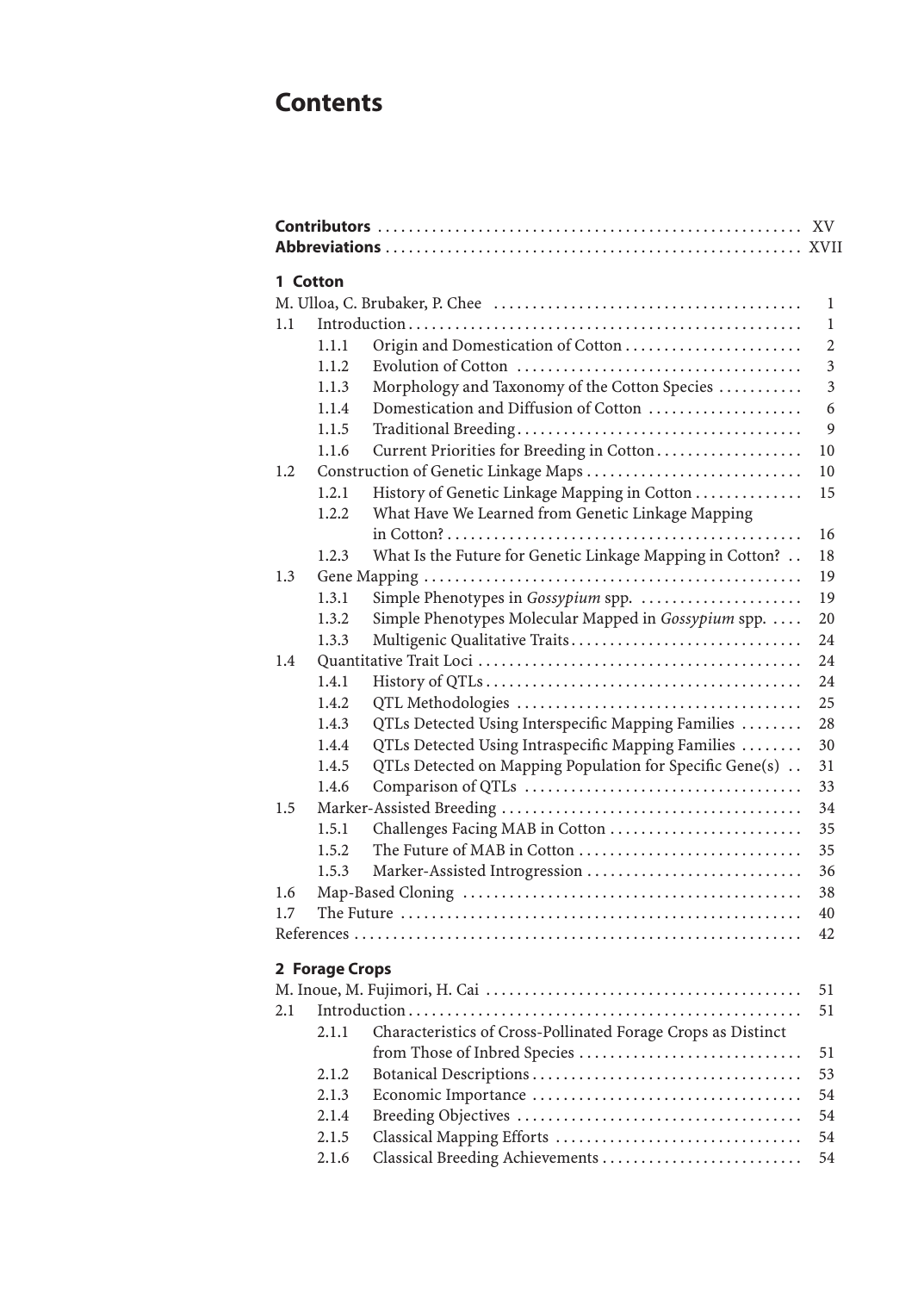|     | 2.1.7                | Limitations of Classical Endeavors and Utility                         |     |
|-----|----------------------|------------------------------------------------------------------------|-----|
|     |                      |                                                                        | 54  |
| 2.2 |                      |                                                                        | 55  |
|     | 2.2.1                | Kinds of Mapping Population and Molecular Markers                      | 55  |
|     | 2.2.2                | Construction of First-Generation Maps                                  | 57  |
|     | 2.2.3                | Construction of Second-Generation Maps                                 | 57  |
| 2.3 |                      |                                                                        | 62  |
|     | 2.3.1                |                                                                        | 62  |
|     | 2.3.2                |                                                                        | 62  |
|     | 2.3.3                | Incompatibility Mechanisms in Legumes and Grasses                      | 63  |
|     | 2.3.4                |                                                                        | 63  |
| 2.4 |                      |                                                                        | 63  |
| 2.5 |                      |                                                                        | 64  |
| 2.6 |                      |                                                                        | 66  |
| 2.7 |                      |                                                                        | 67  |
|     | 2.7.1                | Synteny Between Forage Crops and Other Well-Studied                    |     |
|     |                      |                                                                        | 67  |
|     |                      | Medicago truncatula as a Model Plant for Legumes                       | 68  |
|     | 2.7.2                |                                                                        |     |
|     | 2.7.3                |                                                                        | 68  |
|     | 2.7.4                |                                                                        | 69  |
|     |                      |                                                                        | 69  |
|     | <b>3 Ornamentals</b> |                                                                        |     |
|     |                      |                                                                        | 77  |
| 3.1 |                      |                                                                        | 77  |
| 3.2 |                      | Maps and Mapped Genes in Selected Ornamentals                          | 78  |
|     | 3.2.1                |                                                                        | 78  |
|     | 3.2.2                |                                                                        | 83  |
|     | 3.2.3                |                                                                        | 85  |
|     |                      |                                                                        |     |
| 3.3 | 3.3.1                |                                                                        | 86  |
|     |                      | Vegetatively Propagated Crops                                          | 86  |
|     | 3.3.2                | Sexually Propagated Crops                                              | 86  |
|     | 3.3.3                |                                                                        | 87  |
| 3.4 |                      |                                                                        | 87  |
|     | 3.4.1                |                                                                        | 87  |
|     | 3.4.2                | Studies of Genetic Relatedness of Genotypes                            | 88  |
| 3.5 |                      |                                                                        | 89  |
|     |                      |                                                                        | 89  |
|     | 4 Oil Palm           |                                                                        |     |
|     |                      | Z. Price, S. Mayes, N. Billotte, F. Hafeez, F. Dumortier, D. MacDonald | 93  |
| 4.1 |                      |                                                                        | 93  |
|     | 4.1.1                | Botanical Classification and Phylogeny                                 | 93  |
|     |                      |                                                                        |     |
|     | 4.1.2                | Geographical Distribution                                              | 94  |
|     | 4.1.3                |                                                                        | 95  |
|     | 4.1.4                |                                                                        | 95  |
|     | 4.1.5                | Oil Palm Products and Their Uses                                       | 97  |
| 4.2 |                      | Molecular Markers in Oil Palm Breeding                                 | 99  |
|     | 4.2.1                | Fingerprinting and Linkage Studies                                     | 99  |
|     | 4.2.2                | Potential Applications of Markers - Simple Traits                      | 100 |
|     | 4.2.3                | Potential Applications of Markers - Complex Traits                     | 101 |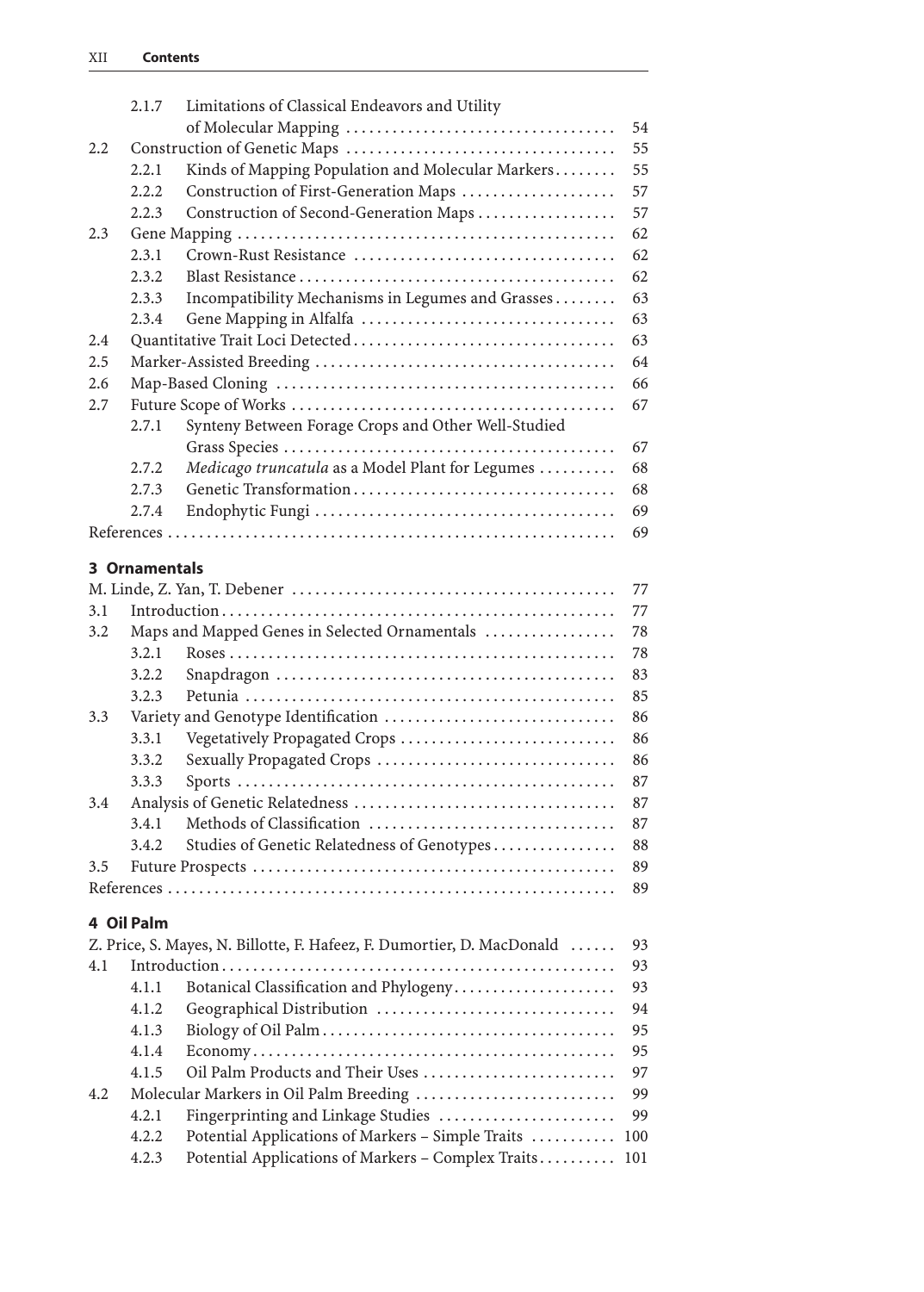|          | 4.2.4 | Potential Applications of Markers - Disease Resistance      | 101 |
|----------|-------|-------------------------------------------------------------|-----|
| 4.3      |       |                                                             | 102 |
| 4.4      |       |                                                             | 102 |
| 4.5      |       | Vegetative Propagation of Oil Palm                          | 102 |
| 4.6      |       |                                                             | 103 |
| 4.7      |       | Conclusions - the Future of Genetic Improvement in Oil Palm | 104 |
|          | 4.7.1 |                                                             | 104 |
|          | 4.7.2 | Models and Comparative Genetics                             | 104 |
|          | 4.7.3 | Transgenics and Tissue Culture                              | 104 |
|          |       |                                                             | 105 |
| 5 Coffee |       |                                                             |     |
|          |       |                                                             | 109 |
| 5.1      |       |                                                             | 109 |
| 5.2      |       | Genome Structure and Molecular Diversity                    | 110 |
|          | 5.2.1 |                                                             | 110 |
|          | 5.2.2 | An Extremely Low Genetic Diversity                          | 111 |
| 5.3      |       |                                                             | 111 |
|          | 5.3.1 |                                                             | 112 |
|          | 5.3.2 | Factors Controlling Gene Introgression                      | 112 |
| 5.4      |       |                                                             | 113 |
| 5.5      |       |                                                             | 113 |
| 5.6      |       |                                                             | 115 |
| 5.7      |       |                                                             |     |
|          |       |                                                             |     |
|          |       |                                                             |     |
| 6 Tea    |       |                                                             |     |
|          |       |                                                             | 119 |
| 6.1      |       |                                                             | 119 |
|          | 6.1.1 |                                                             | 119 |
|          | 6.1.2 | Camellia sinensis as a Beverage Crop                        | 119 |
|          | 6.1.3 |                                                             |     |
|          | 6.1.4 | Challenges for Tea Breeding and Significance of MAS  121    |     |
| 6.2      |       | Use of Markers and Genetic Analysis with DNA Markers  121   |     |
|          | 6.2.1 | Use of DNA Markers for Nongenetic Analyses 121              |     |
|          | 6.2.2 | Genetic Analysis with DNA Markers                           | 121 |
| 6.3      |       | MAS for Mulberry Scale Resistance  124                      |     |
| 6.4      |       |                                                             | 124 |
|          |       |                                                             | 124 |
| 7 Cacao  |       |                                                             |     |
|          |       |                                                             | 127 |
| 7.1      |       |                                                             | 127 |
|          | 7.1.1 |                                                             | 127 |
|          | 7.1.2 |                                                             | 128 |
|          | 7.1.3 |                                                             | 129 |
|          | 7.1.4 |                                                             | 132 |
|          | 7.1.5 | Importance and Uses of Cacao                                | 132 |
|          | 7.1.6 |                                                             | 133 |
| 7.2      |       |                                                             | 134 |
|          | 7.2.1 |                                                             | 134 |
|          | 7.2.2 |                                                             | 134 |
|          |       |                                                             |     |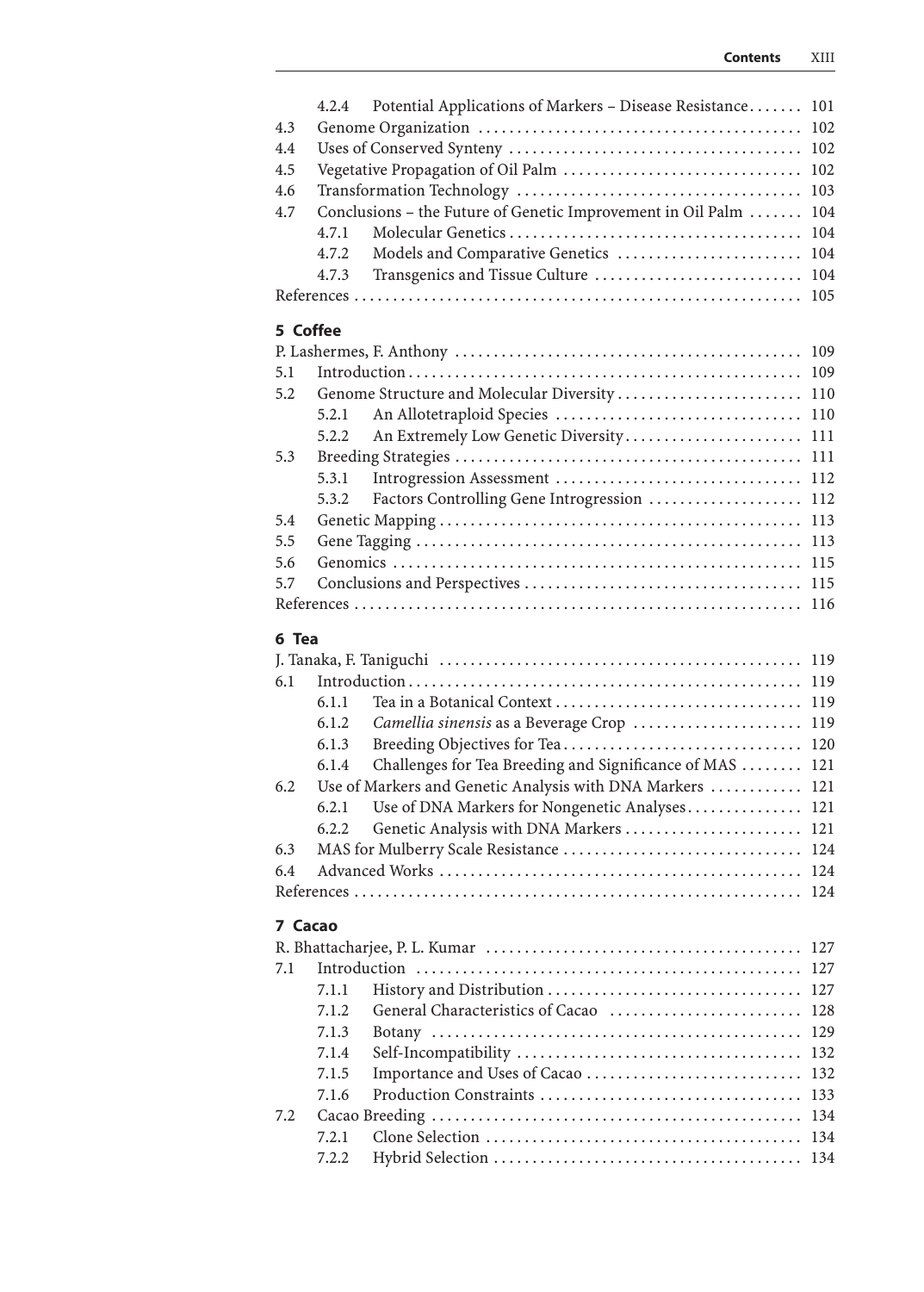|     | 7.2.3            | Recurrent Selection and Prebreeding  135                        |            |
|-----|------------------|-----------------------------------------------------------------|------------|
| 7.3 |                  |                                                                 | 135        |
| 7.4 |                  |                                                                 | 136        |
| 7.5 |                  | Application of Genomic Tools and Gene Discovery                 | 137        |
| 7.6 |                  |                                                                 | 137        |
| 7.7 |                  |                                                                 |            |
|     |                  |                                                                 | 138        |
|     | 8 Rubber         |                                                                 |            |
|     |                  |                                                                 | 143        |
| 8.1 |                  |                                                                 | 143        |
|     | 8.1.1            |                                                                 | 143        |
|     | 8.1.2            |                                                                 | 144        |
|     | 8.1.3            |                                                                 | 144        |
|     | 8.1.4            |                                                                 | 146        |
|     | 8.1.5            |                                                                 | 146        |
|     | 8.1.6            | Genetic Resources and Variability                               | 147        |
|     | 8.1.7            | Breeding Methodologies and Achievements                         | 148        |
| 8.2 |                  |                                                                 |            |
|     | 8.2.1            |                                                                 | 159        |
|     | 8.2.2            | Somatic Embryogenesis and Meristem Culture                      | 159        |
| 8.3 |                  |                                                                 | 161        |
|     | 8.3.1            |                                                                 | 161        |
|     | 8.3.2            | Gene Linkage Maps and QTLs                                      | 163        |
|     | 8.3.3            | Laticifer-Specific Gene Expression                              | 167        |
|     | 8.3.4            |                                                                 | 167        |
|     | 8.3.5            | Conclusions and Future Outlook                                  | 168        |
|     |                  |                                                                 | 169        |
|     |                  | <b>9 Medicinal and Aromatic Plants</b>                          |            |
|     |                  | A. K. Shasany, A. K. Shukla, S. P. S. Khanuja                   | 175        |
| 9.1 |                  |                                                                 | 175        |
| 9.2 |                  | Metabolic Profiles and Significance of Some Prominent Medicinal |            |
|     |                  |                                                                 | 175        |
|     | 9.2.1            |                                                                 |            |
|     | 9.2.2            |                                                                 |            |
|     | 9.2.3            |                                                                 | 181        |
|     | 9.2.4            |                                                                 | 182        |
|     | 9.2.5            |                                                                 | 183        |
|     | 9.2.6            |                                                                 | 184        |
|     | 9.2.7            |                                                                 | 186        |
|     | 9.2.8            |                                                                 | 186        |
|     | 9.2.9            |                                                                 | 187        |
|     |                  |                                                                 |            |
|     | 9.2.10           |                                                                 | 188        |
|     | 9.2.11           |                                                                 | 188        |
|     | 9.2.12<br>9.2.13 |                                                                 | 189        |
|     |                  |                                                                 | 190        |
| 9.3 |                  |                                                                 | 190<br>191 |
|     |                  |                                                                 |            |

#### **Subject Index** 197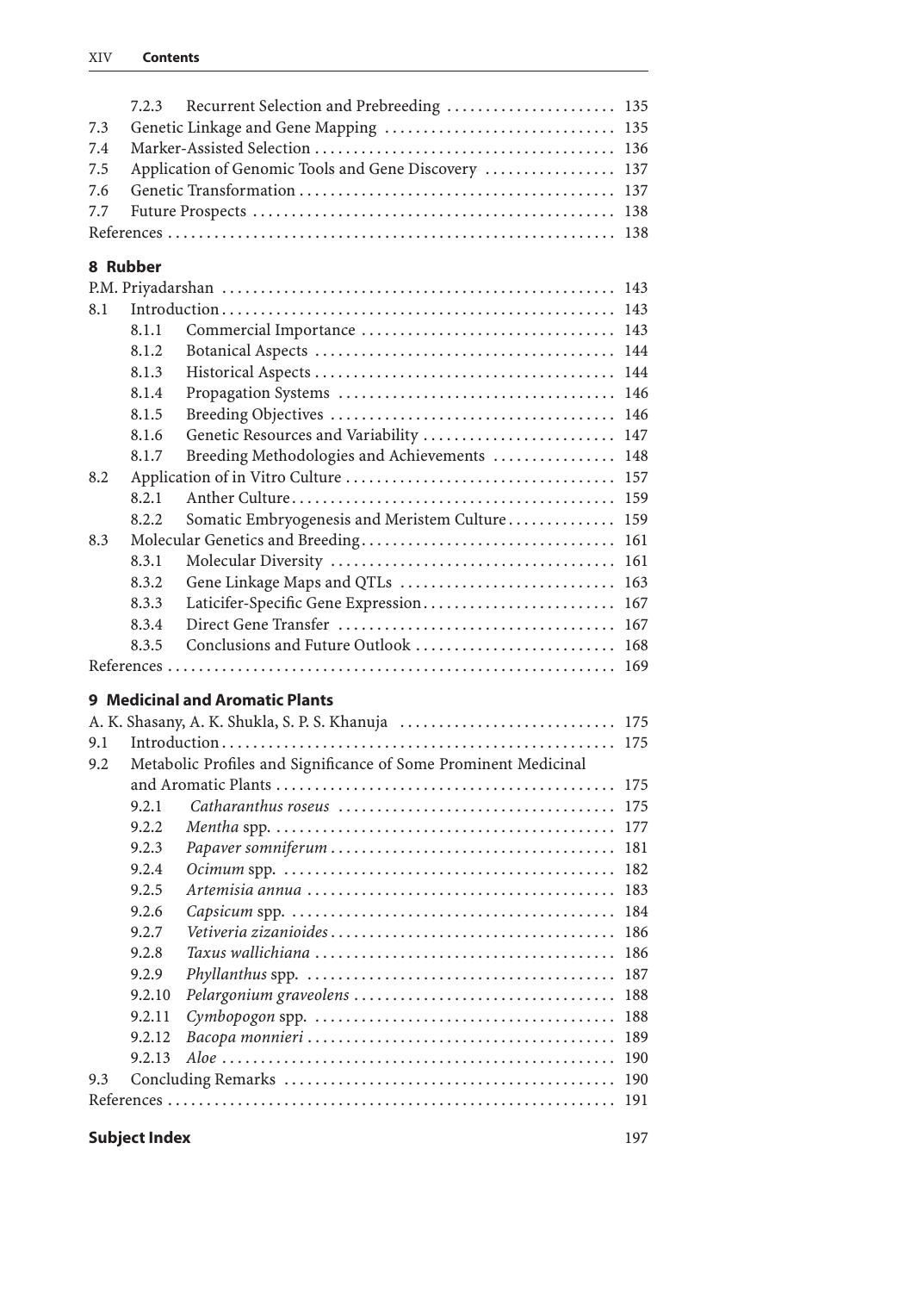## **Contributors**

François Anthony Institute of Research for sustainable Development (IRD) GeneTrop, BP 64501, 34394 Montpellier Cedex 5, France

Ranjana Bhattacharjee International Institute of Tropical Agriculture (IITA), Ibadan, Nigeria r.bhattacharjee@cgiar.org

Norbert Billotte CIRAD (CIRAD-CP) TA 80/03 Avenue Agropolis, 34398 Montpellier Cedex, France

Curt Brubaker Center for Plant Biodiversity Research CSIRO Plant Industry, GPO Box 1600 Canberra, ACT 2601, Australia

Hongwei Cai Forage Crop Research Institute (FCRI) Japan Grassland Agriculture & Forage Seed Association 388-5, Higashiakada, Nasushiobara Tochigi 329-2742, Japan hcai@jfsass.or.jp

Peng Chee Department of Crop & Soil Science Coastal Plain Experiment Station NESPAL Building, University of Georgia, 2356 Rainwater Road Tifton, GA 31793-0748, USA

Thomas Debener Department of Molecular Breeding Institute of Plant Genetics, Faculty of Natural Sciences, Hannover University Herrenhäuser Str. 2, 30419, Hannover Germany debener@genetik.uni-hannover.de

Frederic Dumortier DAMI, OPRS, New Britain Palm Oil Ltd., P.O. Box 165, Kimbe West New Britain Province Papua New Guinea

Masahiro Fujimori Yamanashi Prefectural Dairy Experiment Station, 621-2 Nagasaka-Kamijo, Nagasaka, Hokuto Yamanashi 408-0021, Japan

Farah Hafeez Department of Genetics, Downing Site Cambridge University, Downing Street Cambridge CB2 2EH, UK

Maiko Inoue Forage Crop Research Institute (FCRI) Japan Grassland Agriculture & Forage Seed Association 388-5, Higashiakada, Nasushiobara Tochigi 329-2742, Japan

Suman P.S. Khanuja Central Institute of Medicinal and Aromatic Plants, P.O. CIMAP Lucknow 226015, India

P. Lava Kumar International Crops Research Institute for the Semi-Arid Tropics (ICRISAT) Patancheru, India

Philippe Lashermes Institute of Research for sustainable Development (IRD) GeneTrop, BP 64501, 34394 Montpellier Cedex 5 France philippe.lashermes@mpl.ird.fr

Marcus Linde Department of Molecular Breeding Institute of Plant Genetics, Faculty of Natural Sciences, Hannover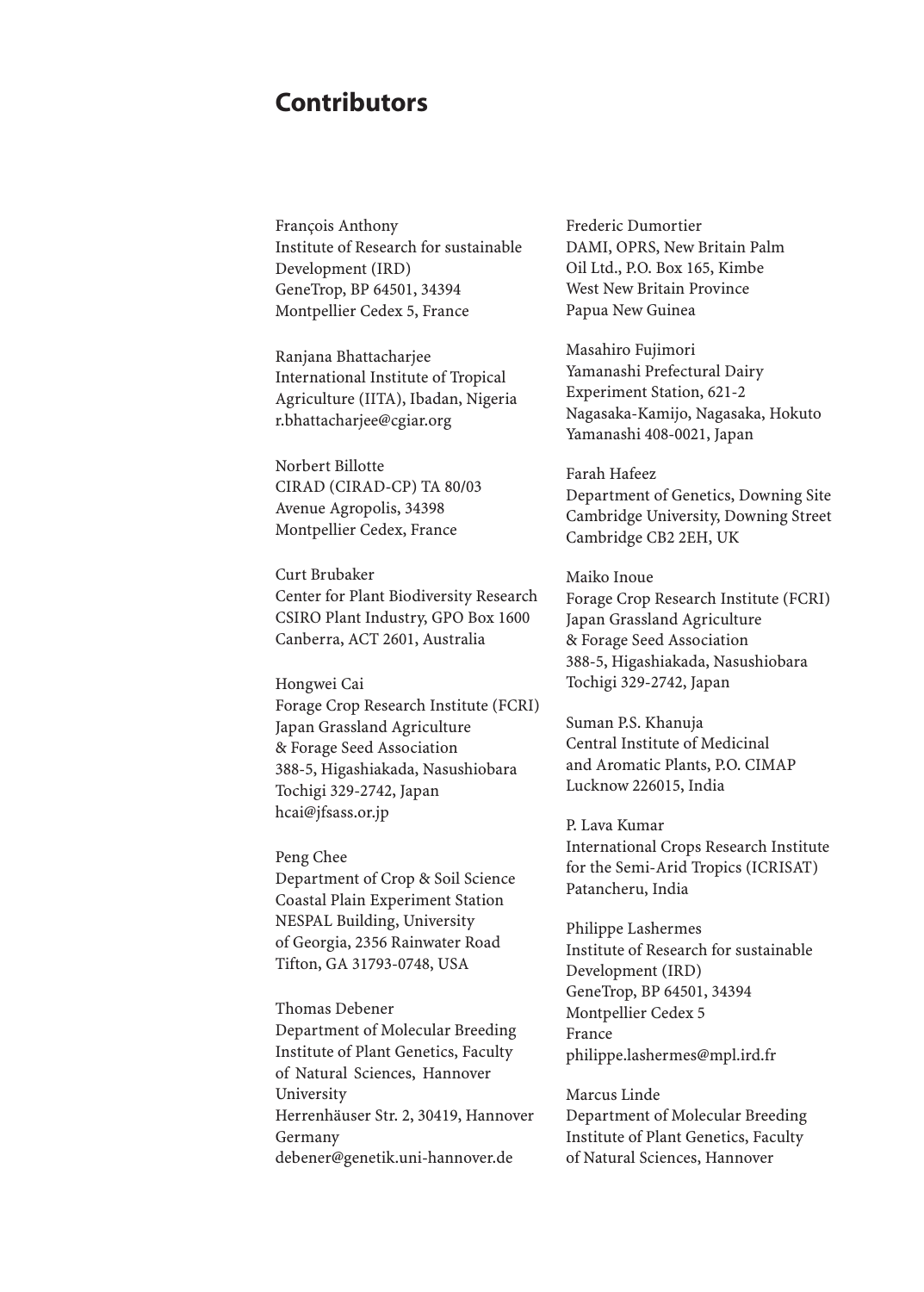University, Herrenhäuser Str. 2 30419, Hannover, Germany

Sean Mayes Division of Biosciences Sutton Boninghton Campus Nottingham University Loughborough LE12 5RD, UK sean.mayes@nottingham.ac.uk

Don MacDonald Department of Genetics, Downing Site Cambridge University, Downing Street Cambridge CB2 2EH, UK

#### Zuzana Price

Department of Genetics, Downing Site Cambridge University, Downing Street Cambridge CB2 2EH, UK

P.M. Priyadarshan Rubber Research Institute of India Regional Station, Agartala 799006 Tripura, India pmpriyadarshan@gmail.com

Ajit K. Shasany Genetic Resources and Biotechnology Division, Central Institute of Medicinal and Aromatic Plants, P.O. CIMAP Lucknow 226015, India khanujazy@yahoo.yom

Ashutosh K. Shukla Genetic Resources and Biotechnology Division, Central Institute of Medicinal and Aromatic Plants, P.O. CIMAP Lucknow 226015, India

Junichi Tanaka Genetic Resources and Breeding Team & Tea Genome Research Team National Institute of Vegetable and Tea Science, National Agriculture and Bio-Oriented Research Organization, Seto-cho 87, Makurazaki Kagoshima, 898-0087, Japan tanajun@affrc.go.jp

Fumiya Taniguchi Genetic Resources and Breeding Team & Tea Genome Research Team National Institute of Vegetable and Tea Science, National Agriculture and Bio-Oriented Research Organization, Seto-cho 87, Makurazaki Kagoshima, 898-0087, Japan

Mauricio Ulloa USDA-ARS, WICS, Research Unit Cotton Enhancement Program 17053 N. Shafter Avenue, Shafter CA 93263, USA mulloa@pw.ars.usda.gov

Zifu Yan Plant Research International Wageningen University and Research Centre, P.O. Box 16 6700 AA Wageningen, The Netherlands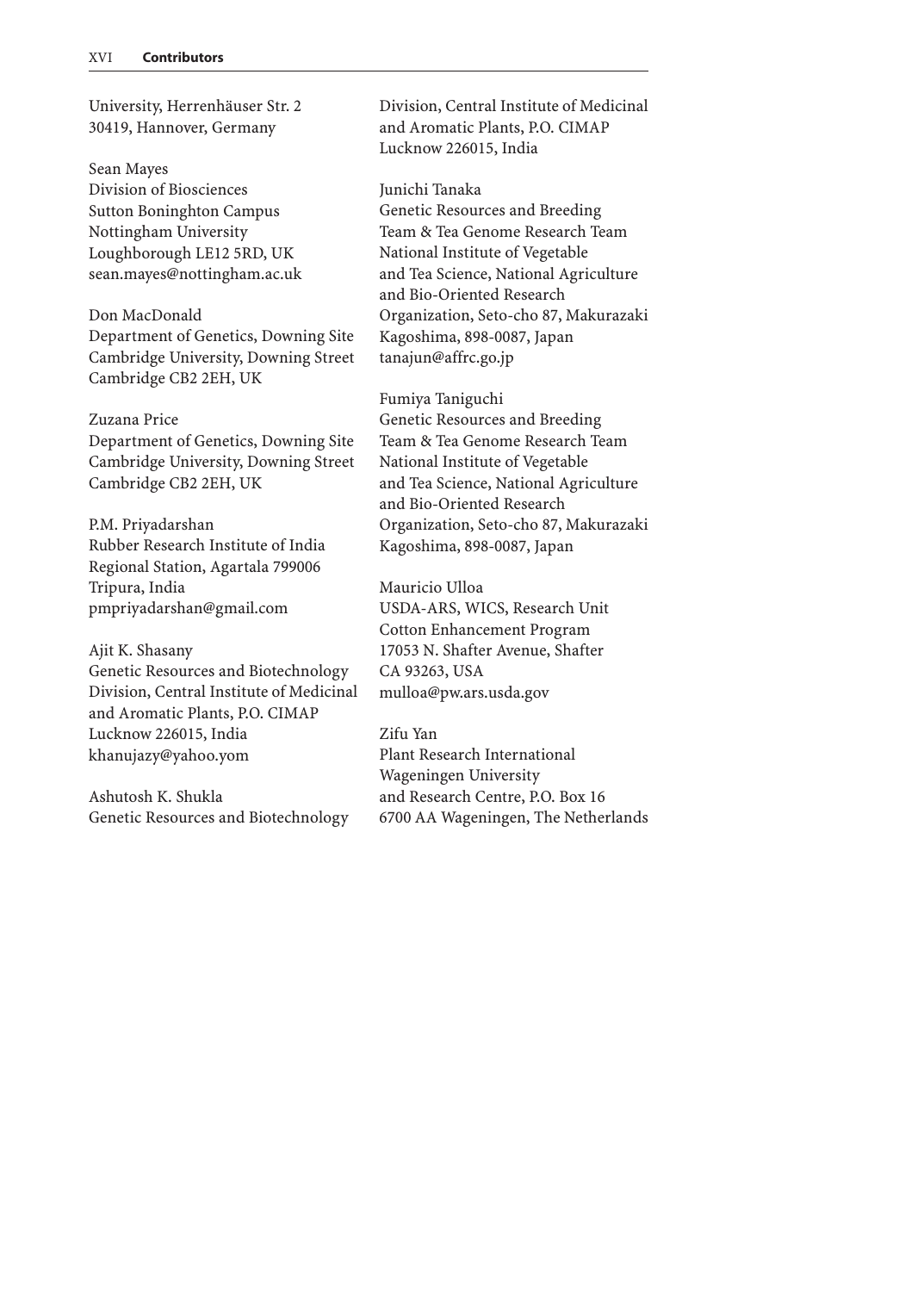# **Abbreviations**

| <b>AFIS</b>     | Advanced fiber information system                                   |
|-----------------|---------------------------------------------------------------------|
| AFLP            | Amplified fragment length polymorphism                              |
| ASGR            | Apospory-specific genomic region                                    |
| <b>AVROS</b>    | Algemene Verneiging Rubber Planters Oostkust, Sumatra               |
| <b>BAC</b>      | Bacterial artificial chromosome                                     |
| BAP             | Benzylaminopurine                                                   |
| BC              | Backcross                                                           |
| <b>BLAST</b>    | Basic Local Alignment Search Tool                                   |
| <b>BPM</b>      | Balai Penelitian Medan                                              |
| <b>BPRO</b>     | Breeding populations of restricted origin                           |
| CAP             | Coordinated Agricultural Project                                    |
| <b>CAPS</b>     | Cleaved amplified polymorphism sequence                             |
| cDNA            | Complementary DNA                                                   |
| <b>CIM</b>      | Composite interval mapping                                          |
| <b>CIMAP</b>    | Central Institute of Medicinal and Aromatic Plants (Lucknow, India) |
| <b>CIRAD</b>    | Centre de Coopération Internationale en Recherché Agronomique       |
|                 | pour le Développement                                               |
| CLCuV           | Cotton leaf curl virus                                              |
| сM              | centimorgan                                                         |
| <b>CMS</b>      | Cytoplasmic male sterility                                          |
| cpDNA           | Chloroplast DNA                                                     |
| <b>CSSV</b>     | Cocoa swollen shoot virus                                           |
| CYP80B1         | P450 hydroxylase                                                    |
| $2,4-D$         | 2,4-Dichlorophenoxyacetic acid                                      |
| DAF             | DNA amplification fingerprinting                                    |
| DH              | Doubled haploid                                                     |
| <b>EST</b>      | Expressed sequence tag                                              |
| F and Fx        | Clones from the collections and recombinations of Ford Company      |
|                 | in Brazil                                                           |
| FG              | Fall growth                                                         |
| FI              | Freezing injury                                                     |
| <b>FIS</b>      | Family and individual selection                                     |
| <b>GAM</b>      | Generation-wise assortative mating                                  |
| GA <sub>3</sub> | Gibberellic acid                                                    |
| <b>GCA</b>      | General combining ability                                           |
| GG              | Gough Gardens                                                       |
| <b>GISH</b>     | Genomic in situ hybridization                                       |
| Gl              | Glenshiel                                                           |
| <b>GLS</b>      | Gray leaf spot                                                      |
| GT              | Gondang Tapen                                                       |
| HVI             | High-volume instrument                                              |
| IAC             | Instituto Agronomico de Campinas, São Paulo, Brazil                 |
| IAN             | Instituto Agronomico do Norte                                       |
| IBA             | Indolebutyric acid                                                  |
| IPP             | Isopentenyl pyrophosphate                                           |
|                 |                                                                     |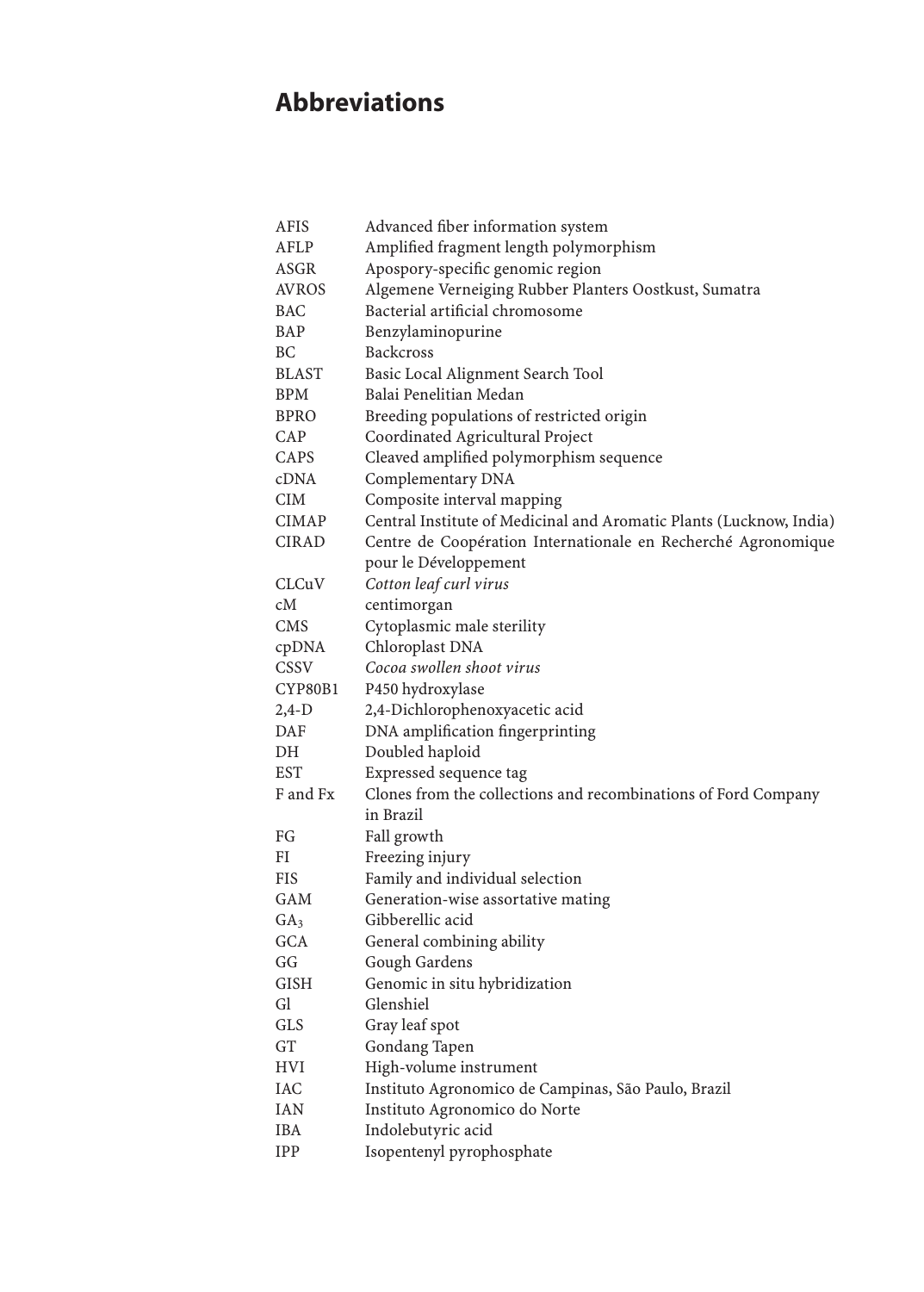| IRAP         | Interretrotransposon amplified polymorphism                       |
|--------------|-------------------------------------------------------------------|
| <b>IRCA</b>  | Institut de Recherches sur le Caoutchouc en Afrique               |
| <b>IRD</b>   | Institute of Research for sustainable Development (Paris, France) |
| <b>IRRDB</b> | International Rubber Research and Development Board               |
| <b>ISSR</b>  | Intersimple sequence repeat                                       |
| <b>ITS</b>   | Internal transcribed spacer                                       |
| kb           | kilobase                                                          |
| LD           | Linkage disequilibrium                                            |
| <b>LOD</b>   | Logarithm of odds                                                 |
| <b>LR</b>    | Likelihood ratio                                                  |
| <b>LSCT</b>  | Large-scale clone trial                                           |
| LTR-RTN      | Long-terminal-repeat retrotransposon                              |
| MAB          | Marker-assisted breeding                                          |
| MAS          | Marker-assisted selection                                         |
| Mb           | Million bases                                                     |
| Mbp          | Million base pairs                                                |
| <b>MPM</b>   | Maximum parsimony method                                          |
| <b>MPOB</b>  | Malaysian Palm Oil Board                                          |
| mtDNA        | Mitochondrial DNA                                                 |
| <b>NAA</b>   | Naphthaleneacetic acid                                            |
| NDF          | Neutral detergent fiber                                           |
| <b>NIBGE</b> | National Institute for Biotechnology & Genetic Engineering        |
|              |                                                                   |
| NJM          | Neighbor-joining method                                           |
| <b>NMT</b>   | N-Methyltransferase                                               |
| PAUP         | Phylogenetic Analysis Using Parsimony                             |
| PB           | Prang Besar Rubber Estate                                         |
| PBIG         | Prang Besar Isolated Gardens                                      |
| <b>PCA</b>   | Principal component analysis                                      |
| <b>PCR</b>   | Polymerase chain reaction                                         |
| PHB          | Polyhydroxybutyrate                                               |
| Pil          | Pilmoor Proefstation, Indonesia                                   |
| PК           | Protein kinase                                                    |
| <b>PR</b>    | Proefstation, Indonesia                                           |
| QTL          | Quantitative trait locus                                          |
| RAPD         | Randomly amplified polymorphic DNA                                |
| rDNA         | Ribosomal DNA                                                     |
| <b>REF</b>   | Rubber elongation factor                                          |
| <b>REMAP</b> | Retrotransposon microsatellite amplified polymorphism             |
| Rf           | Fertility restoration                                             |
| <b>RFLP</b>  | Restriction fragment length polymorphism                          |
| <b>RGA</b>   | Resistance gene analog                                            |
| <b>RHM</b>   | Radiation hybrid mapping                                          |
| <b>RIL</b>   | Recombinant inbred line                                           |
| <b>RRIC</b>  | Rubber Research Institute of Ceylon                               |
| RRII         | Rubber Research Institute of India                                |
| <b>RRIM</b>  | Rubber Research Institute of Malaysia                             |
| RRIT         | Rubber Research Institute of Thailand                             |
| <b>RRIV</b>  | Rubber Research Institute of Vietnam                              |
| rRNA         | Ribosomal RNA                                                     |
| <b>RRS</b>   | Reciprocal recurrent selection                                    |
| SALB         | South American leaf blight                                        |
|              |                                                                   |